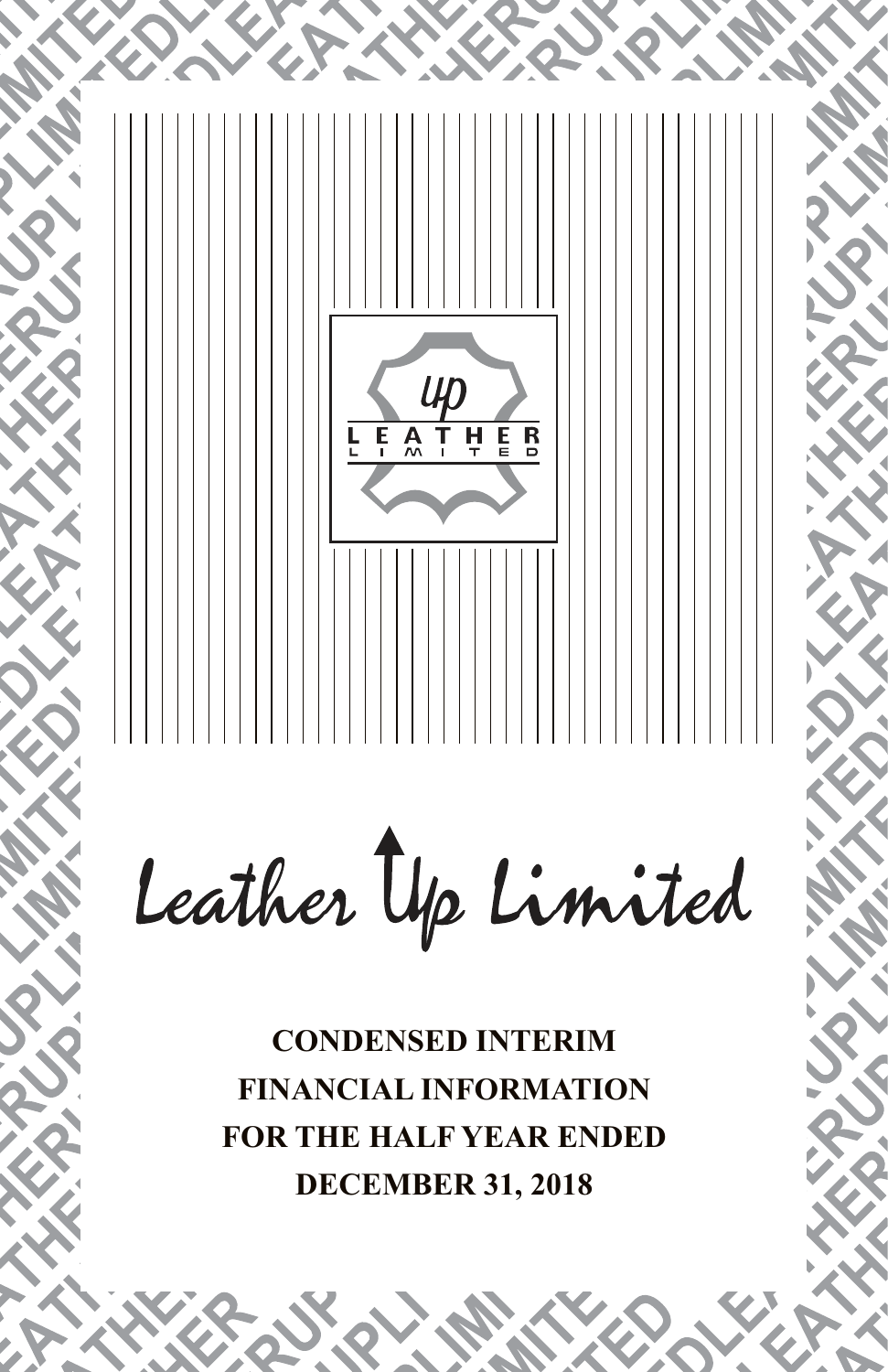

Leather Up Limited

# **COMPANY PROFILE**

## **Board of Directors**

| Khalid H. Shah   | <b>Chief Executive/ Director</b> |
|------------------|----------------------------------|
| Jazim Shah       | Director / Chairman              |
| Mohsin Khursheed | Director                         |
| Ali Kausar Khan  | Director                         |

Farooq Raza Director Mahmooda Shah Director<br>S. Faisal Shah Director S. Faisal Shah

## **Board Audit Committee**

| Mohsin Khursheed | Chairman |
|------------------|----------|
| Jazim Shah       | Member   |
| Mahmooda Shah    | Member   |

## **Human Resource Committee**

| Mohsin Khursheed | Chairman |
|------------------|----------|
| S. Faisal Shah   | Member   |
| Mahmooda Shah    | Member   |

## **Chief Financial Officer / Company Secretary**

Shafqat Mahmood (Khokhar)

## **Auditors**

Abdan & Company , Chartered Accountants

## **Legal Advisor**

Maqbool Ahmad Bullo & Company Advocate

## **Bankers**

| <b>MCB Bank Ltd</b> | United Bank Ltd |
|---------------------|-----------------|
| Faysal Bank Ltd     | Summit Bank Ltd |
| Askari Bank Ltd     | Meezan Bank Ltd |
| Bank Al-Falah Ltd   |                 |

## **Registered Office/Factory**

Defence Housing Authority, Karachi. Phone: (021) 35880771-2 Fax: (021) 35880773 E-mail: leatherup@cyber.net.pk Web site: leatherupltd.com Plot # 23/C, 15th Commercial Street Phase II Ext.

## **Share Registrar Office**

M/s C&K Management Associates (Pvt) Limited 404, Trade Tower, Abdullah Haroon Road, Near Hotel Metroplole, Karachi-75530 Phone: (021) 35687839- (021) 35685930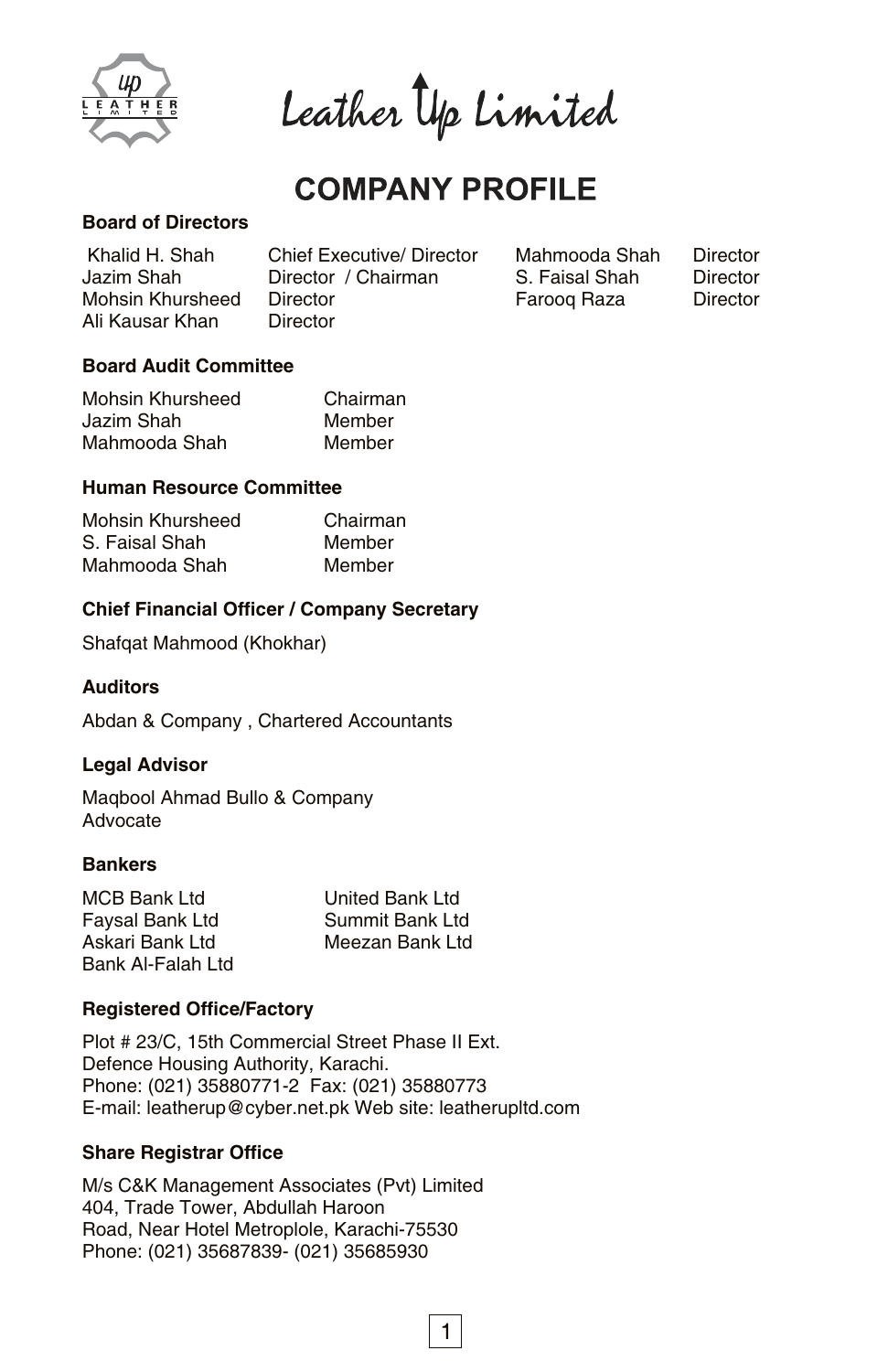

Leather Up Limited

# **DIRECTOR'S REPORT**

The Directors of your Company are pleased to present their review along with the condensed interim financial information (un-audited) of the company for the half year ended December 31, 2018.

## **Company Performance**

There has been continuous fall in leather garment exports and its allied products, consequently in production since the last couple of months due to problems both at the local and as well as international scenes.

Inflationary trend and tough competition from different quarters and continued recession in the international leather market, the net export sales of the company during the half year ended December 31, 2018 restricted to Rs. 28.492 million compared to Rs. 26.914 million, marginal increased for the corresponding period and leaves a lot to be desired.

Because of low sales volume, as a result of better control over costs, selling distribution and administrative expenses, the company suffered loss after tax Rs. 6.328 million during the period under review.

The company faced a fine amount imposed by State Bank of Pakistan (SBP) Rs. 1,947,069/- against short performance/non performance under Export Refinance (ERF) Part- II scheme of the monitoring year 2017-18. The management of your company put up the case with the Association and going to file a request to SBP for granting extension in time and to refund the fine amount.

## **Future Out look**

Under the circumstances, the management is making all out efforts to secure orders and has taken steps to cut operating expenses to minimum to withstand any lean period.

We are optimistic and do hope that the situation will take turnaround and the management of the company would be able to make more export sales and improve financial results in coming months.

The directors take this opportunity to thanks our valued customers, bankers, shareholders for the trust reposed by them in the company. We wish to convey our appreciation to all of our staff for their dedication and hard work. This is a team work and we hope it shall continue in the same spirit during coming years.

By order of the Board

Khalid H. Shah (Chief Executive)

Karachi: February 27, 2019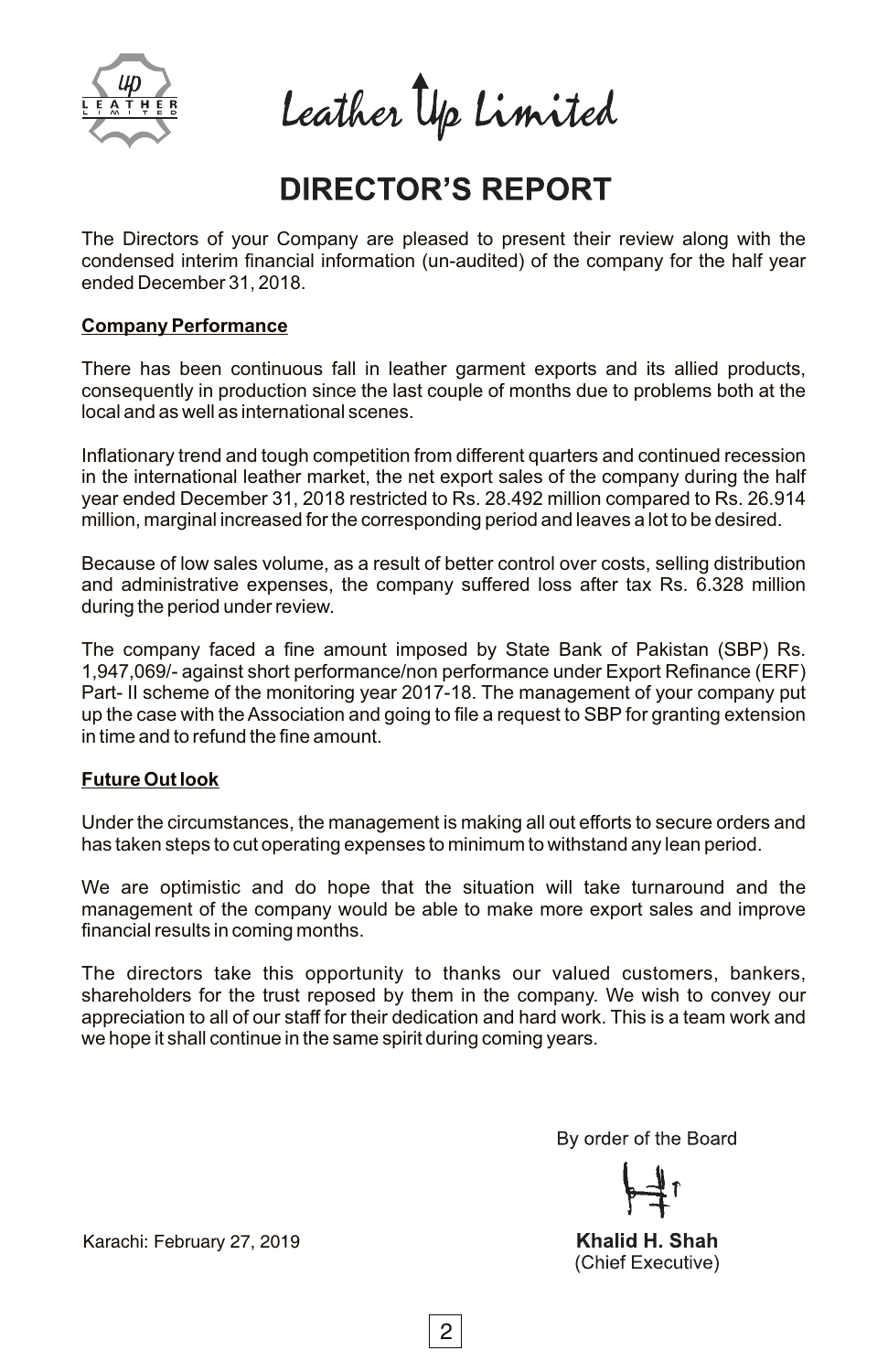

Leather **typ** Limited ۔<br>ڈائریکٹر *کی* رپورٹ

آپ کی تمپنی کے ڈائر یکٹر ز اسل سمبر ،١٨ • ۲ کو ختم ہونے والے نصف سال کے لئے تمپنی کے کنسر سیڈ عبوری مالیاتی معلومات (غیر آڈٹ کر دہ) کے ساتھ ساتھ ان کے جائزہ لینے کے لئے خوش ہیں .

بین الا قوامی جرمی مار کیٹ میں مختلف سہ ماہیوں اور مسلسل جاری ہونے سے انفرادی ر جحانات اور سخت مقابلہءملک کے بد ترین ا قتصادی حالات، ۳۱ د سمبر ،۲۰۱۸ کوختم ہونے والے نصف سال کے دوران سمپنی کی خالص بر آمد کی فروخت کے لئے محد ود ہے. مقابلے میں ٢٨٫٢٩٢ ملین ٢٩،٩١٣ ملین،اسی مدت کے لئے مار جن میں اضافہ ہو ااور پتیوں کو بہت کچھ مطلوب کیا گیا. حمینی اسٹیٹ بینک آف پاکستان(ایس بی پی) کی طرف سے نافذ شدہ رقم کاسامناکر ناپڑا. ۱،۹۴۷،۰۲۹ / –بر آ مد واپسی کے دوران سَیم. آپ کی کمپنیکاانظام II نگرانی سال۱۰۲۰-۱۸ کے حصہ (ERF)(مختصر کار کر د گی / غیر کار کر د گی کے خلاف غیر فعال ایسوسی ایشن کے ساتھ کیس رکھتاہے اور وقت میں توسیع دینے اور ٹھیک رقم کی واپسی کرنے کے لئے ایس پی پی کی در خواست کرتاہے اور در خواست دیتاہے . کم سیز حجم کی وجہ سے،اخر احات پر بہتر کنٹر ول کے نتیجے میں، تقسیم اور انتظامی اخر احات کی فروخت کے نتیجے میں کمپنی ٹیکس کے بعد نقصان پہنچے. جائزے کے تحت مدت کے دوران٢٨ متام ملین. مقامی اور ساتھ ہی بین الا قوامی مناظر وں کے باعث گزشتہ چند ماہوں سے چرمی لباس کی بر آ مدات اور اس کے اتحادیوں کی پیداوار میں مسلسل مسلسل کمی آئی ہے . سمپنې کې کار کر د گې

مستقبل سے ماہر نظر حالات کے تحت انتظامیہ احکامات کو محفوظ کرنے کے لئے تمام کوششیں کر رہی ہیں اور کم از کم کسی بھی عار ضی مدت تک آ پر ٹینگ اخراجات کو کم کرنے کے لئے اقدامات کے ہیں . ہم امید مند ہیں اور امید رکھتے ہیں کہ حالات اچھے ہو جائے گے اور کمپنی کاانتظام زیادہ بر آ مد کی فروخت کرنے اور آ ئندہ مہینوں میں مالیاتی نتائج کو بہتر بنانے کے قابل ہو جائے گا. ڈائریکٹر اس موقع پر اپنے قابل قدر گاہوں، بینکوں، شریک اسٹاک ہولڈرز کو سمپنی میں ان کی طرف سے پیش کر دہ اعتماد کاشکریہ ادا کرتے ہیں. ہم اپنے تمام عملے کواپنے اعتراف اور محنت کے لئے اپنی تعریف فراہم کر ناچاہتے ہیں. بہ ٹیم کام کرتی ہے اور ہم آنے والے سالوں میں اسی روح میں جاری رکھنے کی امید رکھتے ہیں. بورڈ کے حکم سے ┡ᡱ╵

محترم خالد حسین شاہ

کر اچی ۲ سالہ قروری ۲۰۱۹ میں مسلسلہ اس کا جاتا ہے اور اس کے اس کے بیٹ انگزیٹیو کے اس کا انتخاب کے انتخاب کے ان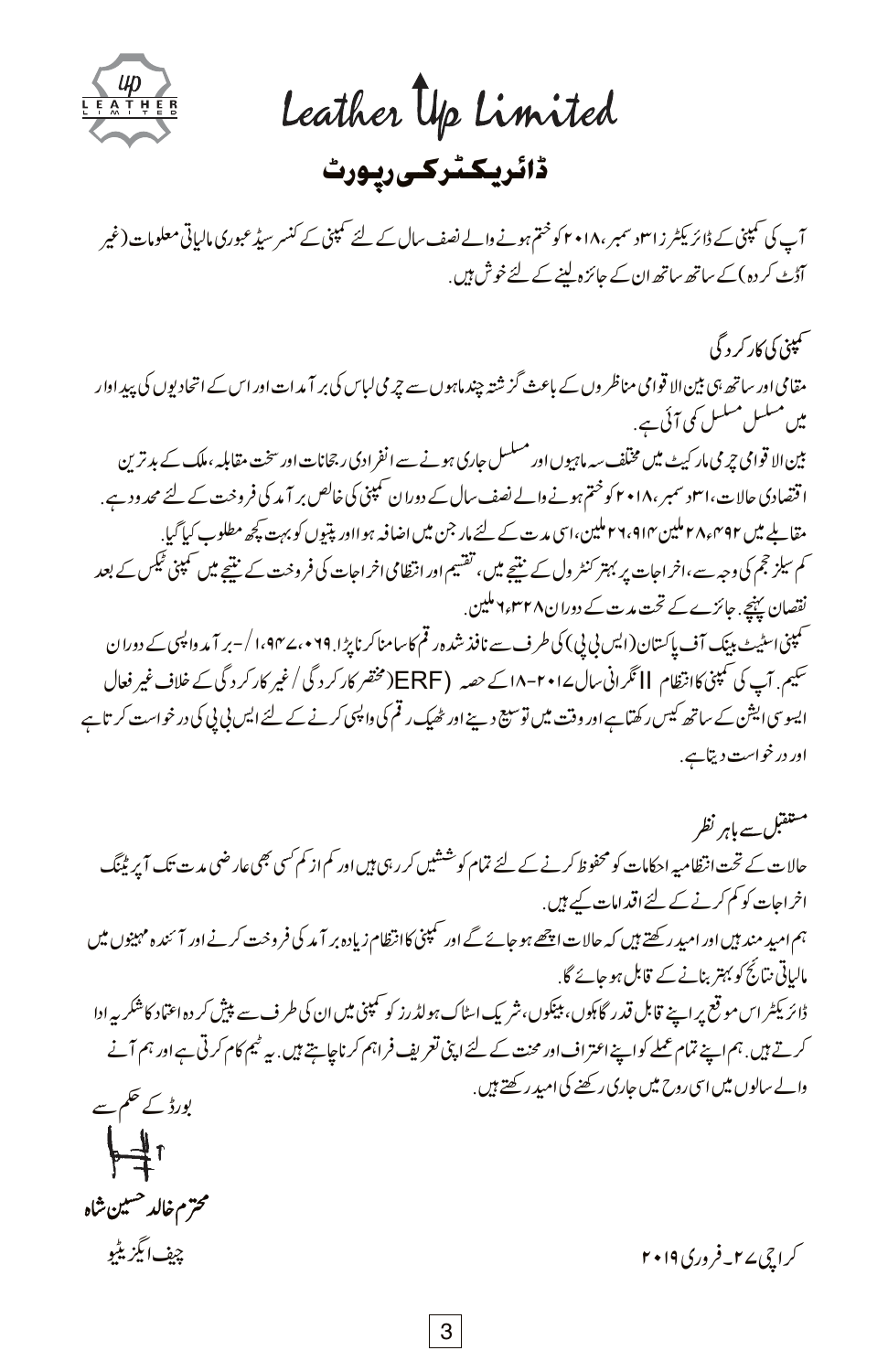



## **INDEPENDENT AUDITOR'S REPORT TO THE MEMBERS OF LEATHER UP LIMITED REPORT ON REVIEW OF INTERIM FINANCIAL STATEMENTS**

### **Introduction**

We have reviewed the accompanying condensed interim statement of financial position of Leather up Limited as at December 31, 2018and the related condensed interim statement of profit or loss, condensed interim statement of profit or loss and other comprehensive income, condensed interim statement of changes in equity, and condensed interim statement of cash flows, and notes to the financial statements for the six-month period then ended (here-in-after referred to as the "interim financial statements"). Management is responsible for the preparation and presentation of this interim financial statement in accordance with accounting and reporting standards as applicable in Pakistan for interim financial reporting. Our responsibility is to express a conclusion on these financial statements based on our review. The figures of the condensed interim statement of profit or loss for the quarters ended December 31, 2018 and 2017 have not been reviewed, as we are required to review only the cumulative figures for the half year ended December 31, 2018.

## **Scope of Review**

We conducted our review in accordance with International Standard on Review Engagements 2410, "Review of Interim Financial Information Performed by the Independent Auditor of the Entity". A review of interim financial statement consists of making inquiries, primarily of persons responsible for financial and accounting matters, and applying analytical and other review procedures. A review is substantially less in scope than an audit conducted in accordance with International Standards on Auditing and consequently does not enable us to obtain assurance that we would become aware of all significant matters that might be identified in an audit. Accordingly, we do not express an audit opinion.

## **Conclusion**

Based on our review, nothing has come to our attention that causes us to believe that the accompanying interim financial statements is not prepared, in all material respects, in accordance with the accounting and reporting standards as applicable in Pakistan for interim financial reporting.

The engagement proprietor on the audit resulting in this independent auditor's is Iqbal Ahmad Abdan.

edbeeca

M/s. Abdan & Co. Chartered Accountants Iqbal Ahmad Abdan

Karachi: 27<sup>th</sup> February, 2019

*<sup>2/37, 39,</sup> Arkay Square, (Main Shahrah-e-Liaquat, Karachi, Phones: 32424194 - 32423407 - 32429177 Fax: (92-21) 3241771 Email : abdan@cyber.net.pk Website : www.abdan.com*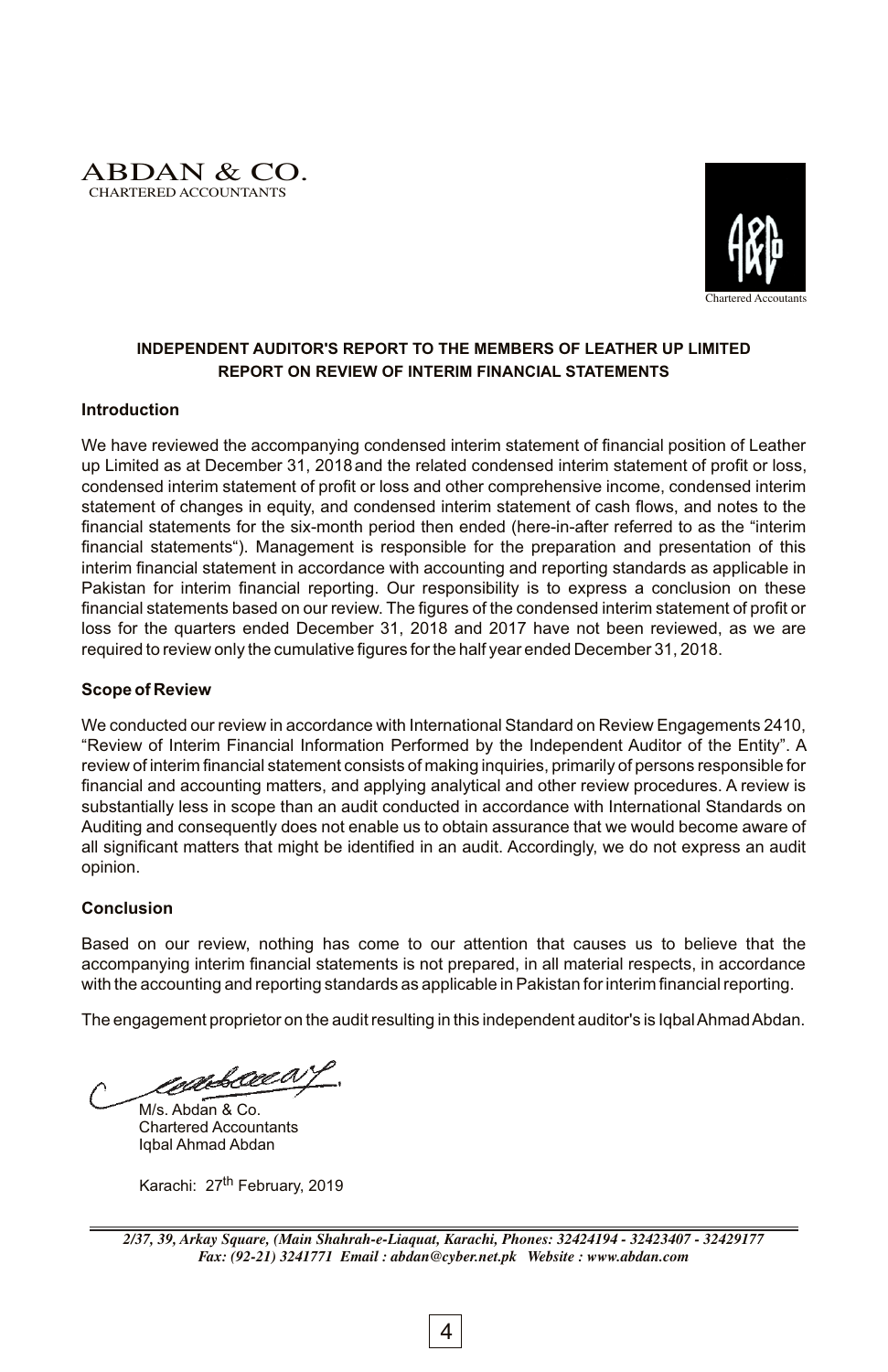

Leather Up Limited

# **CONDENSED INTERIM BALANCE SHEET AS AT DECEMBER 31, 2018**

|                                               | December 31<br>2018 | June 30<br>2018 |
|-----------------------------------------------|---------------------|-----------------|
|                                               | (Unaudited)         | (Audited)       |
| <b>Non - Current Assets</b>                   |                     | <b>Rupees</b>   |
| Property, plant and equipment                 | 3,808,187           | 3,951,543       |
| <b>Current Assets</b>                         |                     |                 |
| Stock in trade                                | 81,285,955          | 95,415,855      |
| Trade debts - considered good                 | 2,902,711           |                 |
| Advances, deposits, prepayments               |                     |                 |
| and other receivables                         | 19,342,847          | 39,856,480      |
| Cash and bank balances                        | 3,794,010           | 36,337,561      |
|                                               | 107,325,523         | 171,609,896     |
|                                               | 111,133,710         | 175,561,439     |
| <b>Share Capital and Reserves</b>             |                     |                 |
| <b>Authorized Capital</b>                     |                     |                 |
| 6,000,000 (June 30, 2018: 6,000,000) ordinary |                     |                 |
| shares of Rs. 10/- each                       | 60,000,000          | 60,000,000      |
| Issued, subscribed and paid up capital        | 60,000,000          | 60,000,000      |
| General reserve                               | 1,369,610           | 1,369,610       |
| Accumulated gain / (loss)                     | 37,782,556          | 44,111,329      |
|                                               | 99,152,166          | 105,480,939     |
| Deferred liability - staff gratuity           | 2,323,354           | 2,323,354       |
| <b>Current liabilities</b>                    |                     |                 |
| Short term borrowing - secured                | 1,000,000           | 40,800,000      |
| Loan from directors                           | 955,992             | 2,015,356       |
| Trade and other payables                      | 4,814,242           | 21,707,296      |
| Accrued markup                                |                     | 186,986         |
| Unclaimed dividend                            | 2,613,991           | 2,613,991       |
| Provision for taxation                        | 273,965             | 433,517         |
|                                               | 9,658,190           | 67,757,146      |
| <b>Contingencies and commitments</b>          |                     |                 |
|                                               | 111,133,710         | 175,561,439     |
|                                               |                     |                 |

 The annexed notes form integral part of these financial statements

Khalid H. Shah (Chief Executive)

**S. Faisal Shah**  (Director)

 $5<sub>5</sub>$ 

(Chief Financial Officer) **Shafqat Mahmood**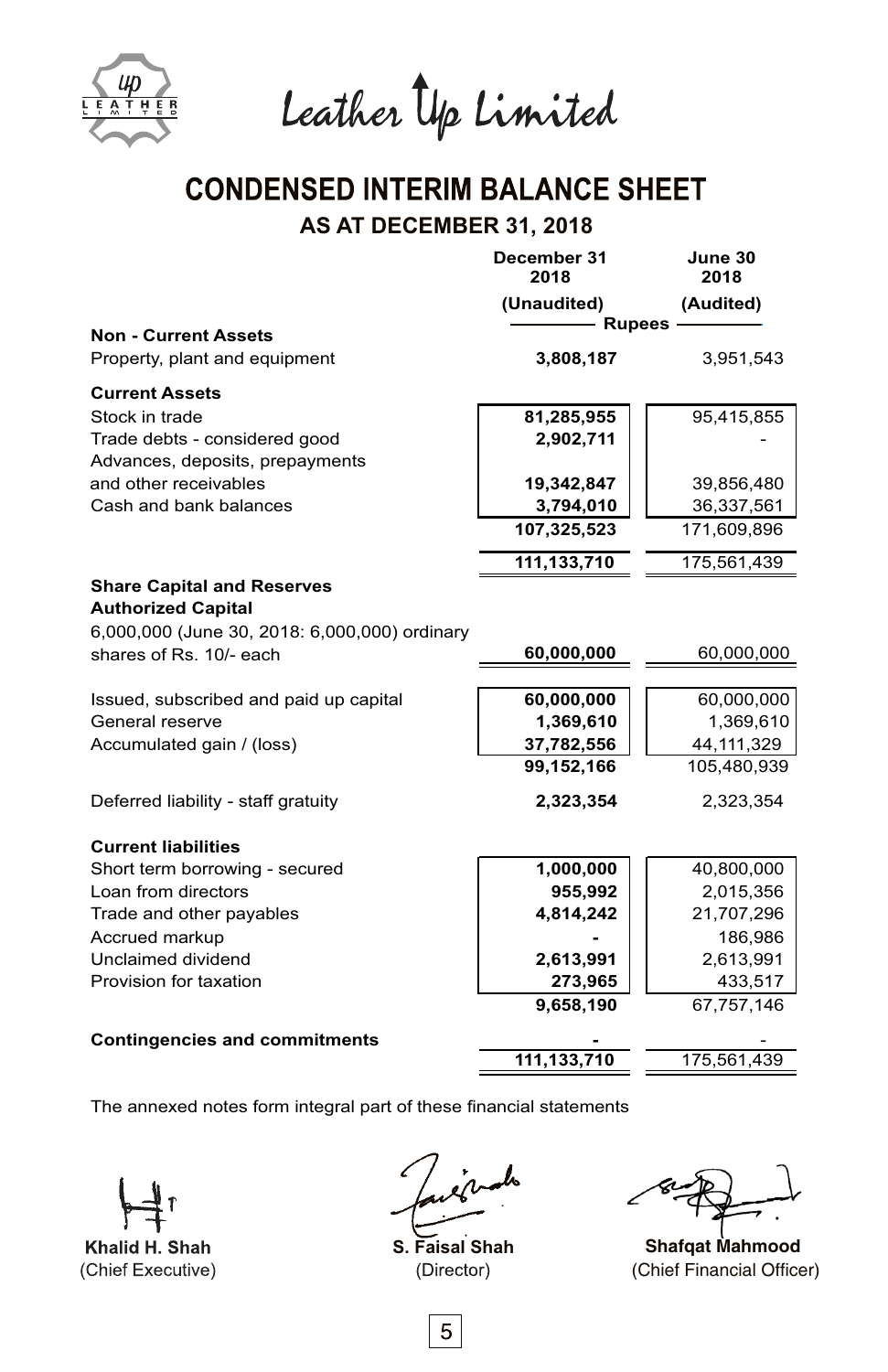

Leather Up Limited

# **CONDENSED INTERIM PROFIT AND LOSS ACCOUNT FOR THE HALF YEAR ENDED DECEMBER 31, 2018 (UNAUDITED)**

|                            |                | For the half year ended |               | For the quarter ended |
|----------------------------|----------------|-------------------------|---------------|-----------------------|
|                            | December 31,   | December 31,            | December 31,  | December 31,          |
|                            | 2018           | 2017                    | 2018          | 2017                  |
|                            |                | Rupees -                |               | Rupees —              |
| Sales - gross              | 27,396,523     | 25,879,121              | 13,115,473    | 5,337,852             |
| Export rebate              | 1,095,861      | 1,035,165               | 546,478       | 213,514               |
| Sales - net                | 28,492,384     | 26,914,286              | 13,661,951    | 5,551,366             |
| Cost of sales              | (27, 786, 850) | (27,267,206)            | (13,060,757)  | (10, 263, 252)        |
| Gross profit / loss        | 705,534        | (352, 920)              | 601,194       | (4,711,886)           |
| <b>Operating expenses</b>  |                |                         |               |                       |
| Administrative expenses    | (2,895,684)    | (2, 583, 447)           | (1,813,078)   | (1, 217, 750)         |
| Distribution cost          | (1,361,460)    | (1,643,551)             | (1, 186, 960) | (601, 324)            |
|                            | (4, 257, 144)  | (4, 226, 998)           | (3,000,038)   | (1,819,074)           |
| <b>Operating (loss)</b>    | (3,551,610)    | (4,579,918)             | (2,398,844)   | (6,530,960)           |
| Finance cost               | (2,503,198)    | (1,028,645)             | (2, 224, 557) | (429, 367)            |
| Other (loss)               |                | (27, 920)               |               | (17, 800)             |
|                            | (2, 503, 198)  | (1,056,565)             | (2, 224, 557) | (447, 167)            |
| Loss before taxation       | (6,054,808)    | (5,636,483)             | (4,623,401)   | (6,978,127)           |
| Taxation                   | (273, 965)     | (239, 670)              | (131, 161)    | (31, 871)             |
| Loss after taxation        | (6,328,773)    | (5,876,153)             | (4, 754, 562) | (7,009,998)           |
| Earnings per share - basic |                |                         |               |                       |
| and diluted                | (1.05)         | (0.98)                  | (0.79)        | (1.17)                |
|                            |                |                         |               |                       |

The annexed notes form integral part of these financial statements

Khalid H. Shah (Chief Executive)

**S. Faisal Shah** (Director)

(Chief Financial Officer) **Shafqat Mahmood**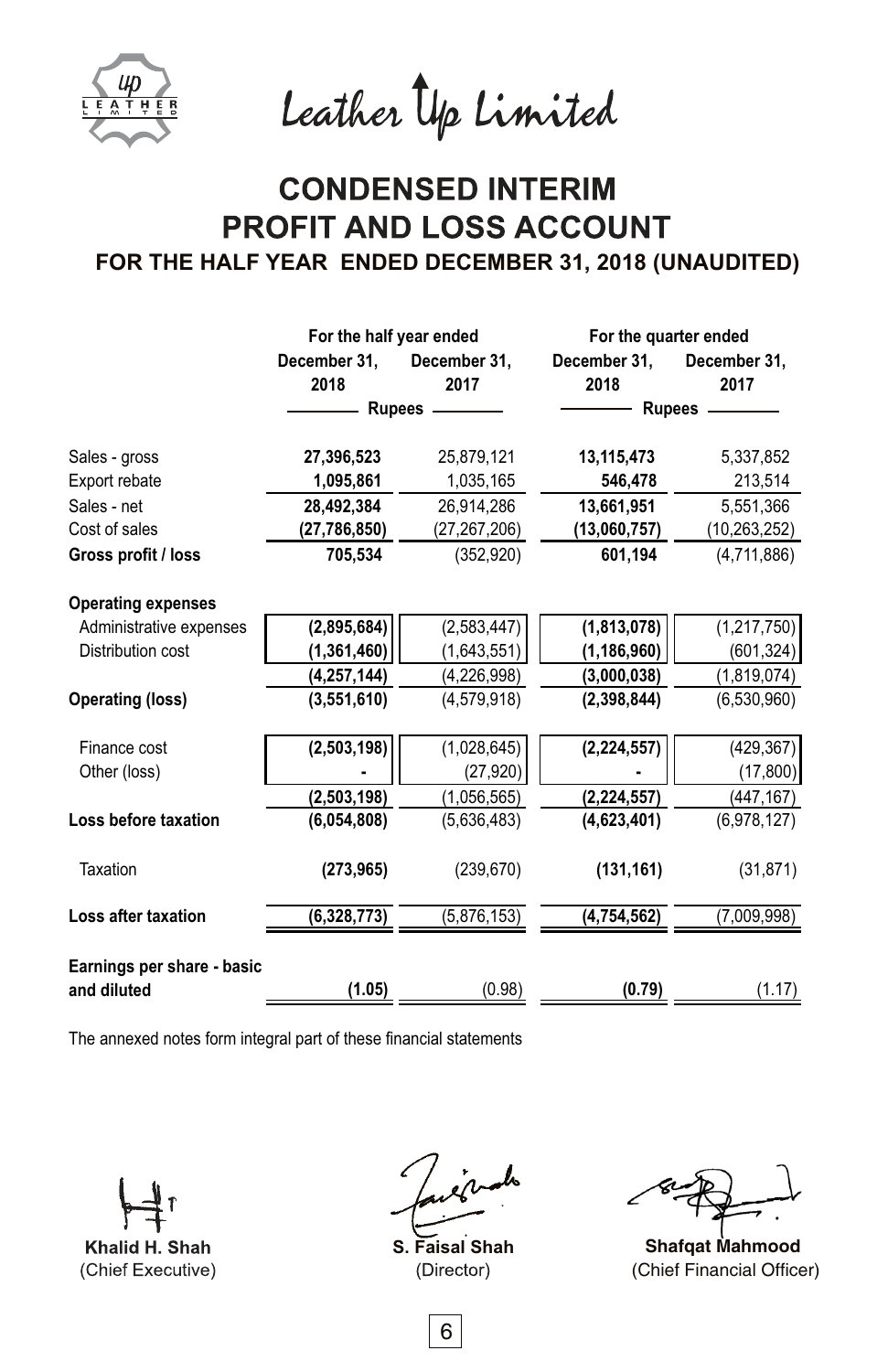Leather Up Limited

# **CONDENSED INTERIM STATEMENT OF COMPREHENSIVE INCOME**

**FOR THE HALF YEAR ENDED DECEMBER 31, 2018 (UNAUDITED)**

|                                                     | For the half year ended |                      | For the quarter ended |                      |
|-----------------------------------------------------|-------------------------|----------------------|-----------------------|----------------------|
|                                                     | December 31.<br>2018    | December 31.<br>2017 | December 31.<br>2018  | December 31,<br>2017 |
|                                                     | <b>Rupees</b>           |                      | <b>Rupees</b>         |                      |
| Loss after taxation                                 | (6,328,773)             | (5,876,153)          | (4,754,562)           | (7,009,998)          |
| Other comprehensive income<br>for the period        | ٠                       |                      | ٠                     |                      |
| Total comprehensive income (loss)<br>for the period | (6,328,773)             | (5,876,153)          | (4,754,562)           | (7,009,998)          |

The annexed notes form integral part of these financial statements

Khalid H. Shah (Chief Executive)

**S. Faisal Shah** (Director)

(Chief Financial Officer) **Shafqat Mahmood**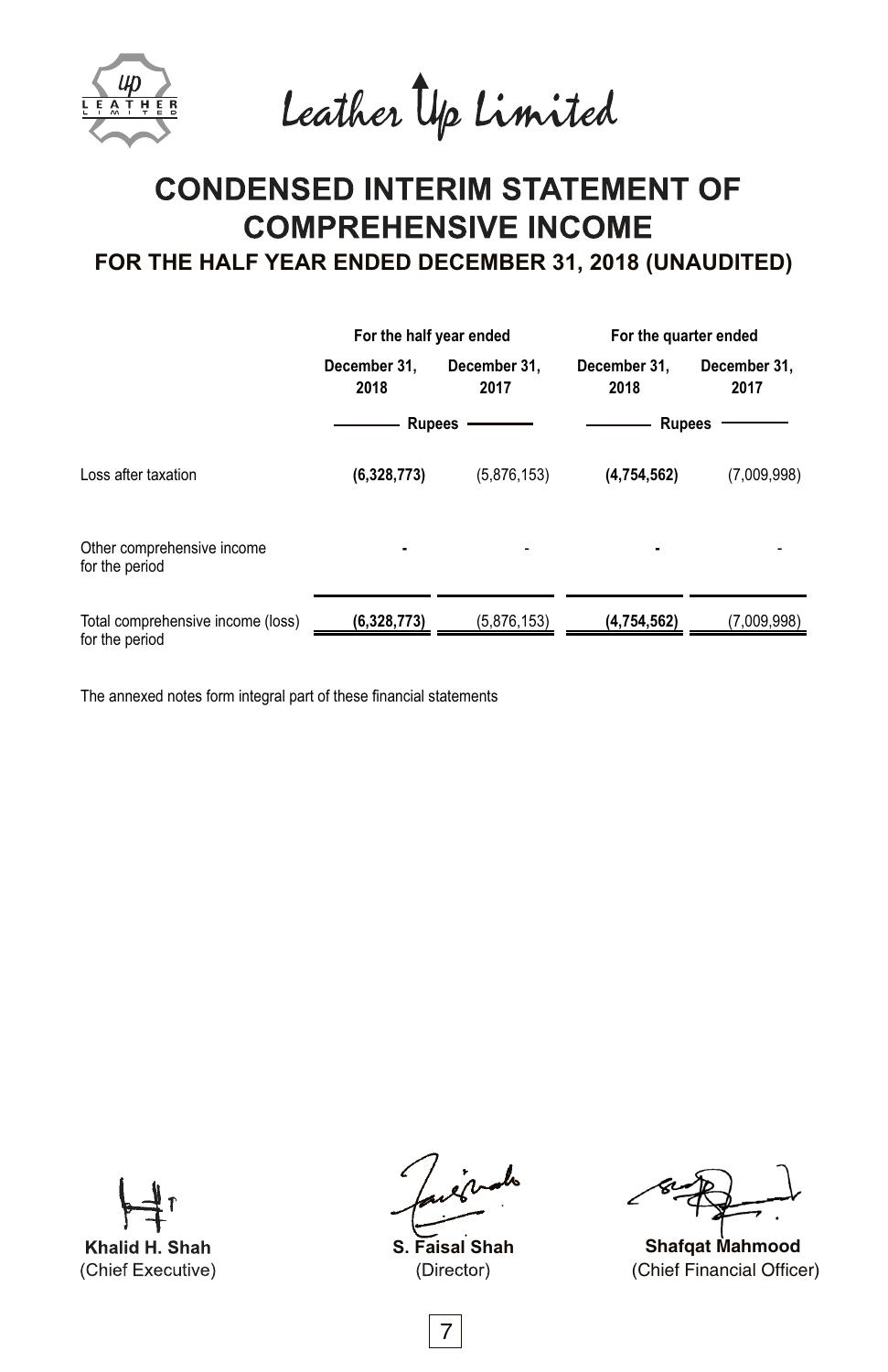

Leather Up Limited

# **CONDENSED INTERIM CASH FLOW STATEMENT FOR THE HALF YEAR ENDED DECEMBER 31, 2018 (UNAUDITED)**

|                                                                                                     | December 31,<br>2018     | December 31,<br>2017       |
|-----------------------------------------------------------------------------------------------------|--------------------------|----------------------------|
|                                                                                                     | <b>Rupees</b>            |                            |
| <b>CASH FLOWS FROM OPERATING ACTIVITIES</b>                                                         |                          |                            |
| Loss before taxation                                                                                | (6,054,808)              | (5,636,483)                |
| Adjustments for non cash and other items:                                                           |                          |                            |
| Depreciation                                                                                        | 143,356                  | 160,006                    |
| Finance cost                                                                                        | 2,503,198                | 1,028,645                  |
| Operating cashflows before working capital changes                                                  | 2,646,554<br>(3,408,254) | 1,188,651<br>(4, 447, 832) |
| <b>Changes in working capital</b>                                                                   |                          |                            |
| (Increase) / decrease in current assets                                                             |                          |                            |
| Stock in trade                                                                                      | 14,129,900               | 10,763,559                 |
| Trade debts                                                                                         | (2,902,711)              | (678, 611)                 |
| Advances, deposit, prepayments and other recievable<br>Increase / (decrease) in current liabilities | 20,513,633               | (518, 907)                 |
| Trade and other payables                                                                            | (16,893,055)             | (22, 115, 205)             |
|                                                                                                     | 14,847,767               | (12, 549, 164)             |
| Cash (used in) / generated from operations                                                          | 11,439,513               | (16,996,996)               |
| Taxes paid                                                                                          | (433, 516)               | (474, 606)                 |
| Dividend paid                                                                                       |                          |                            |
| Finance cost paid                                                                                   | (2,690,184)              | (730, 145)                 |
| Net cash (used in) / generated from operating activities                                            | 8,315,813                | (18, 201, 747)             |
| <b>CASH FLOWS FROM INVESTING ACTIVITIES</b>                                                         |                          |                            |
| Addition to property, plant and equipment                                                           |                          | (106,000)                  |
| Net cash used in investing activities                                                               |                          | (106,000)                  |
| Net cashflow from financing activities                                                              |                          |                            |
| Loan from directors                                                                                 | (1,059,364)              | 5,890                      |
|                                                                                                     | (1,059,364)              | 5,890                      |
| Net increase / (decrease) in cash and cash equivalents                                              | 7,256,449                | (18, 301, 857)             |
| Cash and cash equivalents at the beginning of the period                                            | (4,462,439)              | (16, 977, 678)             |
| Cash and cash equivalents at the end of the period                                                  | 2,794,010                | (35, 279, 535)             |
| Cash and cash equivalents comprise the following:                                                   |                          |                            |
| Cash and bank balance                                                                               | 3,794,010                | 4,516,129                  |
| Short term borrowing                                                                                | (1,000,000)              | (39, 795, 664)             |
|                                                                                                     | 2,794,010                | (35, 279, 535)             |

The annexed notes form integral part of these financial statements

Khalid H. Shah (Chief Executive)

**S. Faisal Shah** (Director)

(Chief Financial Officer) **Shafqat Mahmood**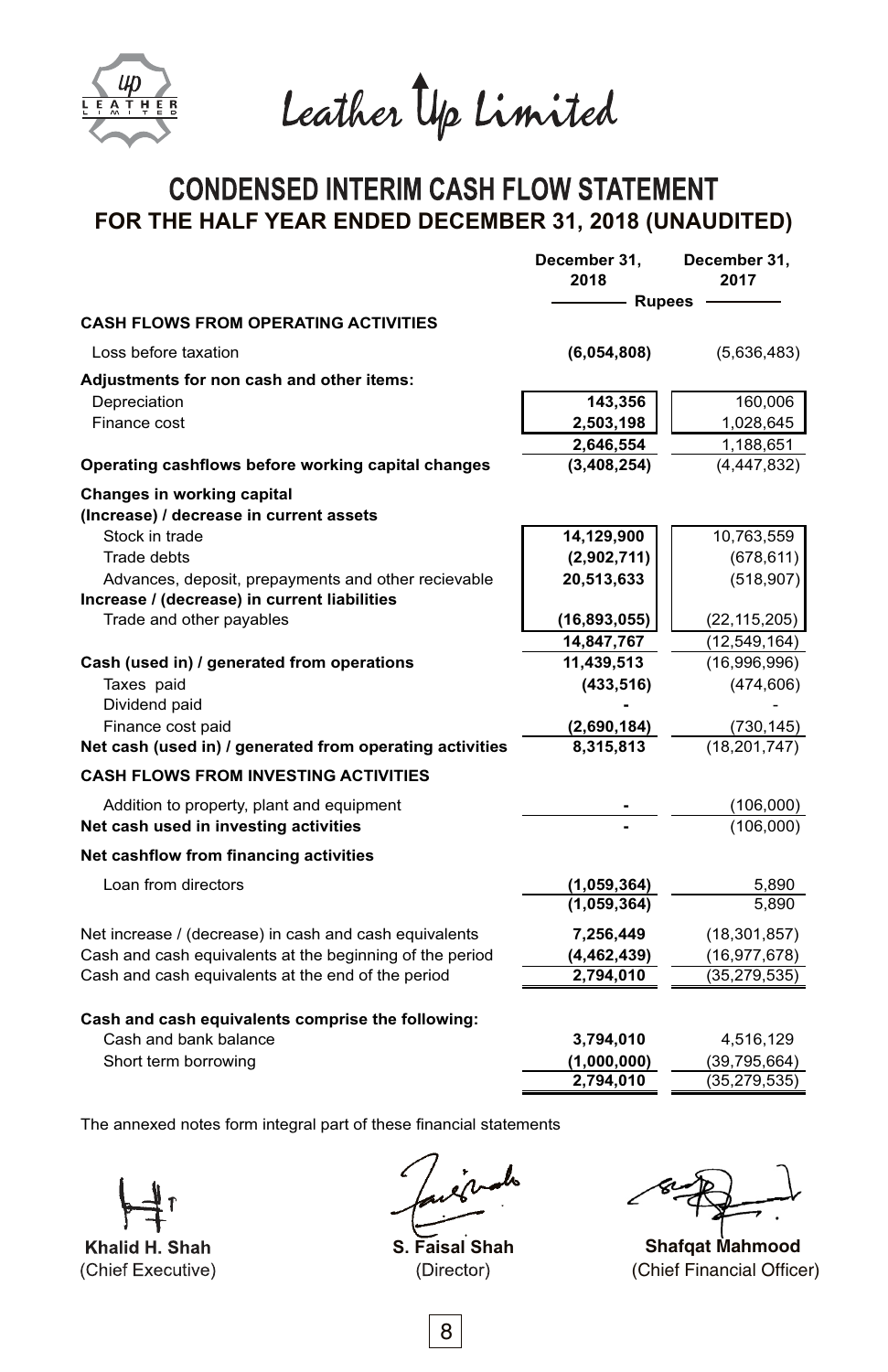Leather Up Limited

# **CONDENSED INTERIM STATEMENT OF CHANGES IN EQUITY FOR THE HALF YEAR ENDED DECEMBER 31, 2018 (UNAUDITED)**

|                                                          | <b>Share</b><br>Capital | General<br><b>Reserve</b> | Accumulated<br>Loss | Total       |
|----------------------------------------------------------|-------------------------|---------------------------|---------------------|-------------|
|                                                          |                         |                           | Rupees -            |             |
| Balance as at July 1, 2017                               | 60,000,000              | 1,369,610                 | (2, 245, 787)       | 59,123,823  |
| Total comprehensive loss for the<br>period (Unaudited)   |                         |                           | (5,876,153)         | (5,876,153) |
| Balance as at Decembeer 31, 2017                         | 60,000,000              | 1,369,610                 | (8, 121, 940)       | 53,247,670  |
| Balance as at January 1, 2018                            | 60,000,000              | 1,369,610                 | (8, 121, 940)       | 53,247,670  |
| Total comprehensive Income for the<br>period             |                         |                           | 52,233,269          | 52,233,269  |
| Balance as at June 30, 2018 (Audited)                    | 60,000,000              | 1,369,610                 | 44,111,329          | 105,480,939 |
| Balance as at July 1, 2018                               | 60,000,000              | 1,369,610                 | 44, 111, 329        | 105,480,939 |
| Total comprehensive Income for the<br>period (Unaudited) |                         |                           | (6,328,773)         | (6,328,773) |
| Balance as at December 31, 2018                          | 60,000,000              | 1,369,610                 | 37,782,556          | 99,152,166  |

The annexed notes form integral part of these financial statements

Khalid H. Shah (Chief Executive)

**S. Faisal Shah** (Director)

(Chief Financial Officer) **Shafqat Mahmood**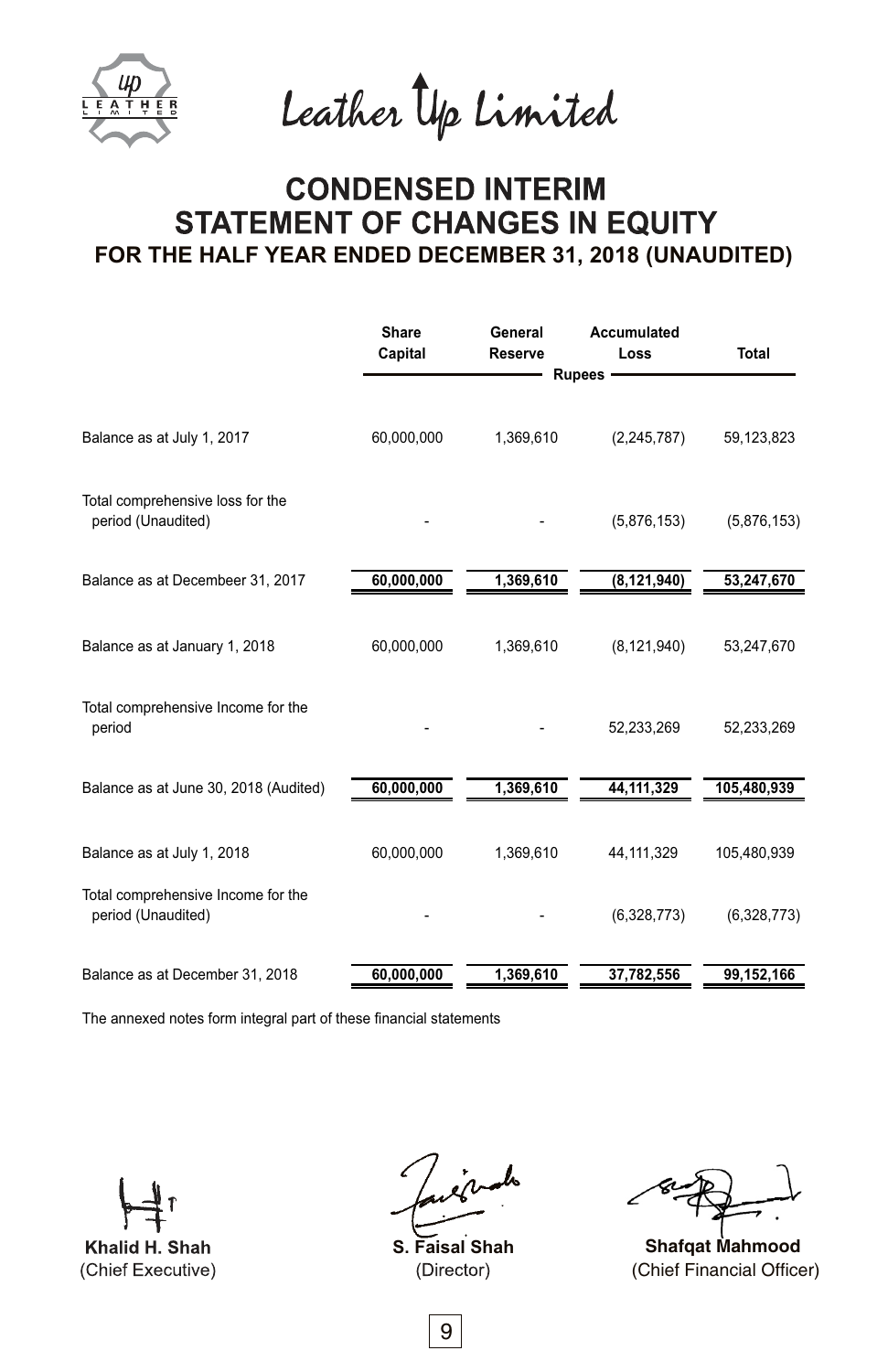

Leather Up Limited

# **FOR THE PERIOD ENDED DECEMBER 31, 2018 CONDENSED INTERIM NOTES TO THE FINANCIAL STATEMENTS**

## **1 LEGALSTATUS AND NATURE OF BUSINESS**

Leather Up Limited ("the Company") was incorporated as a private limited company under the Companies Ordinance, 1984 on December 2, 1990 vide registration no. K-02440 of 1990-91. Subsequently the Company was converted into a public limited Company on May 15, 1993 .The Company is listed on Karachi Stock Exchange since 1994. The Company is engaged in the manufacture and export of leather garment products.

## **2 BASIS OF PREPARATION**

## **2.1 BASIS OF PREPARATION AND SIGNIFICANT ACCOUNTING POLICIES**

These condensed interim financial information have been prepared in accordance with the accounting and reporting standards as applicable in Pakistan for interim financial reporting. The accounting and reporting standards as applicable in Pakistan for interim financial reporting comprise of:

- International Accounting Standard IAS 34 "Interim Financial Reporting" issued by International Accounting Standard Board (IASB) as notified under Companies Act, 2017; and
- Provisions of and directives issued under Companies Act, 2017.

Where the provisions of and directives issued under the Companies Act, 2017 differ with the requirements of IAS 34, the provisions of and directives issued under the Companies Act, 2017 have been followed

This condensed interim financial information does not include all the information required for full financial statements and should be read in conjunction with the annual financial statements for the year ended June 30, 2018

## **2.2 Changes in accounting standards, interpretations and pronouncements**

(A) Standards, interpretations and amendments to published approved accounting standardsthat are effective and relevant

IFRS 9 'Financial instruments' - This standard replaces the guidance in IAS 39. It includes requirements on the classification and measurement of financial assets and liabilities; it also includes an expected credit loss model that replaces the current incurred loss impairment model.

IFRS 15 'Revenue from contracts with customers' - IFRS 15 replaces the previous revenue standards: lAS 18 Revenue, lAS 11 Construction Contracts, and the related interpretations on revenue recognition.

IFRS 15 introduces a single five-step model for revenue recognition and establishes a comprehensive framework for recognition of revenue from contracts with customers based on a core principle that an entity should recognise revenue representing the transfer of promised goods or services to customers in an amount that reflects the consideration to which the entity expects to be entitled in exchange for those goods or services.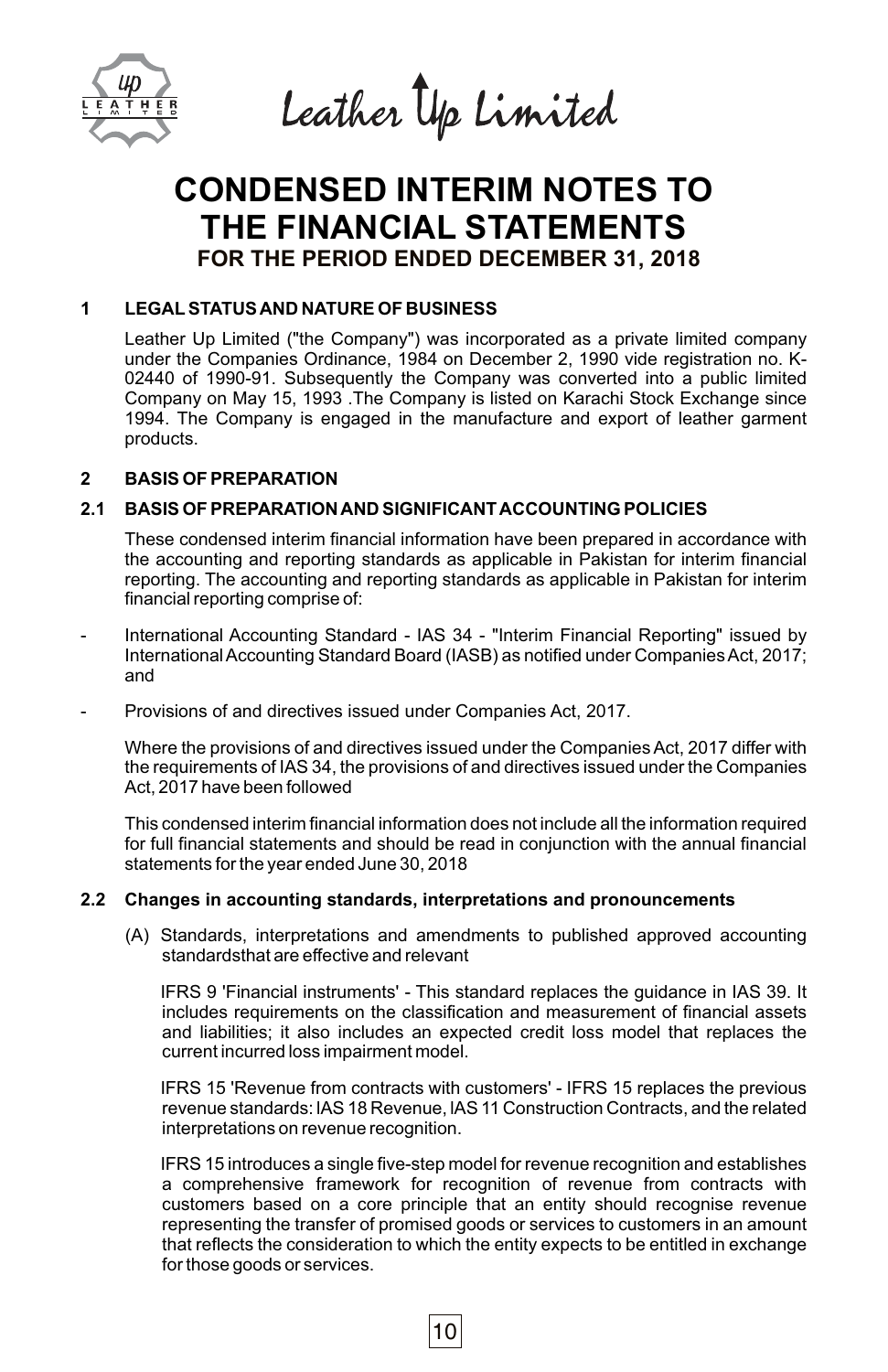

Leather Up Limited

The changes laid down by these standards do not have any significant impact on these financial statements of the Company.

(B) Standards, interpretations and amendments to published approved accounting standardsthat are effective but not relevant

The other new standards, amendments and interpretations that are mandatory for accounting periods beginning on or after January 1, 2018 are considered not to be relevant for the Company's financial statements and hence have not been detailed here.

(C ) Standards, interpretations and amendments to published approved accounting standardsthat are not yet effective but relevant

The following is the new standard, amendment to existing approved accounting standards and new interpretations that will be effective for theperiods beginning on or after July 1, 2019 that may have an impact on the financial statements of the Company.

IFRS 16 'Leases' - IFRS 16 replaces the previous lease standard: IAS 17 Leases. It will result in almost all leases being recognised on the statement of financial position, as the distinction between operating and finance leases is removed. Under the new standard, an asset (the right to use the leased item) and a financial liability to pay rentals are recognsied. The only exceptions are short term and low value leases.

The management is in the process of assessing the impact of changes laid down by these standards on its financial statements.

## **2.3 SIGNIFICANT ACCOUNTING POLICIES**

These interim financial information have been prepared using the same accounting convention, basis of preparation and significant accounting policies as those applied in the preparation of the audited financial statements for the year ended June 30, 2018.

## **2.4 ACCOUNTING ESTIMATES AND JUDGMENTS**

The preparation of the condensed interim financial information in conformity with approved accounting standards require management to make estimates, assumptions and use judgments that affect the application of policies and reported amounts of assets and liabilities, income and expenses. Estimates, assumptions and judgments are continually evaluated and are based on historical experience and other factors, including reasonable expectations of future events. Revisions to accounting estimates are recognized prospectively commencing from the period of revision.

In preparing the condensed interim financial information, the significant judgments made by management in applying the Company's accounting policies and the key sources of estimation uncertainty were the same as those that applied to the preceding published annual financial information of the Company as at and for the year ended June 30, 2018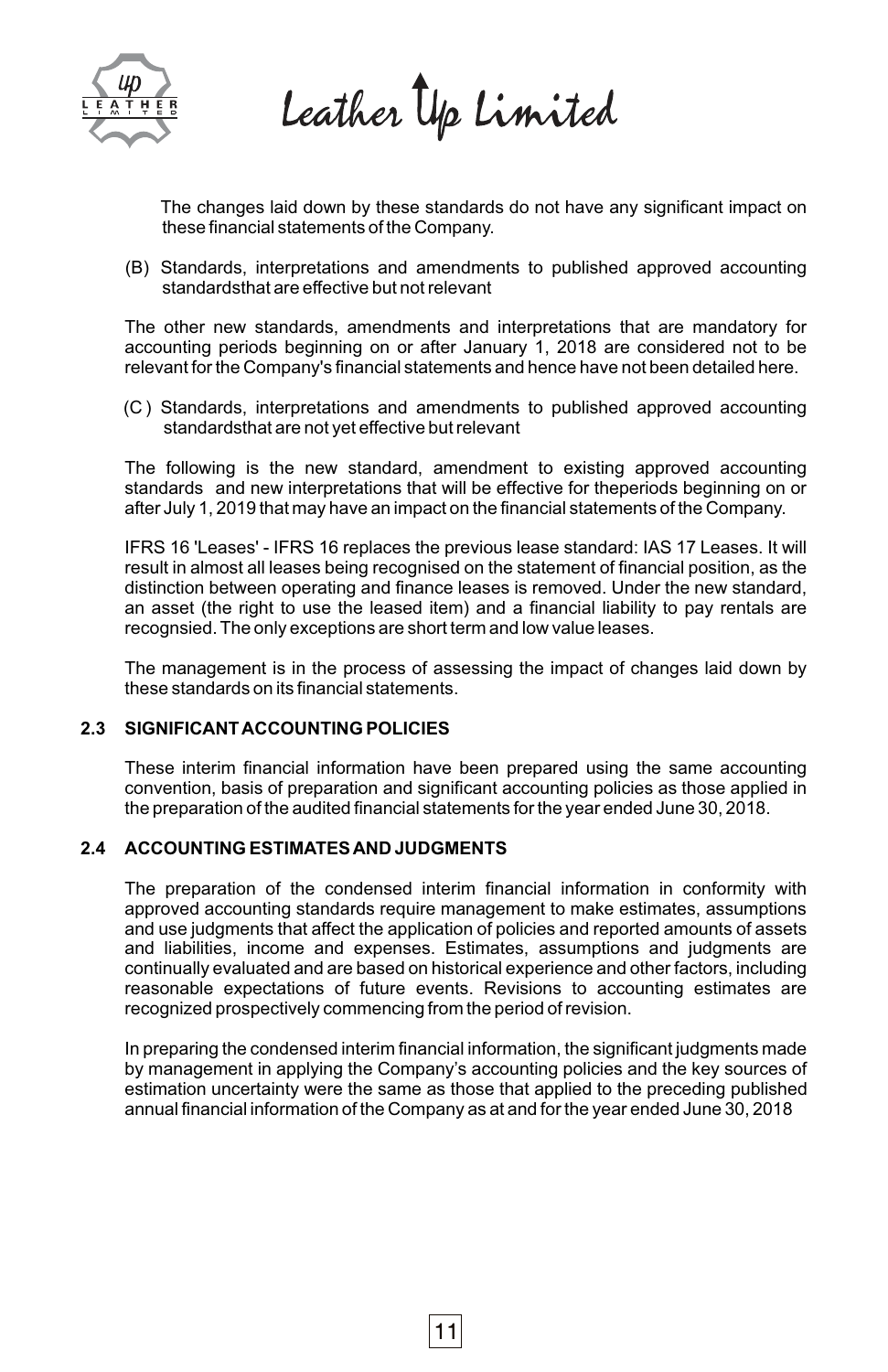

Leather Up Limited

|   |                                                                         |             | December 31,<br>2018 | <b>June 30,</b><br>2018 |
|---|-------------------------------------------------------------------------|-------------|----------------------|-------------------------|
| 3 | <b>PROPERTY, PLANT &amp; EQUIPMENT</b>                                  | <b>Note</b> | Rupees-              |                         |
|   | <b>Operating Fixed Assets</b>                                           | 3.1         | 3,808,187            | 3,951,543               |
|   | 3.1 Operating Fixed Assets<br>Opening WDV                               |             | 3,951,543            | 17,867,298              |
|   | Additions / (disposal) to property, plant & equipment during the period |             |                      |                         |
|   | Lease hold land                                                         |             |                      | (13,697,520)            |
|   | Office equipments                                                       |             |                      | 106,000                 |
|   |                                                                         |             |                      | (13,591,520)            |
|   | Depreciation for the period                                             |             | (143, 356)           | (324,235)               |
|   | Closing WDV                                                             |             | 3,808,187            | 3,951,543               |
| 4 | <b>STOCK IN TRADE</b>                                                   |             |                      |                         |
|   | Finished goods                                                          |             | 15,153,264           | 12,190,264              |
|   | Raw material                                                            |             | 68,545,012           | 85,637,912              |
|   |                                                                         |             | 83,698,276           | 97,828,176              |
|   | Less: Provision for obsolete stock                                      |             | (2,412,321)          | (2, 412, 321)           |
|   |                                                                         |             | 81,285,955           | 95,415,855              |

## **5. CONTINGENCIES AND COMMITMENTS**

## **Contingencies**

Contingencies remain the same as at December 31, 2018 as disclosed in the audited annual financial statements for the year ended June 30, 2018.

## **Commitments**

No commitments exist at balance sheet date.

## **6 RELATED PARTIES TRANSACTION December 31, June 30,**

|                                           | 2018          | 2018        |
|-------------------------------------------|---------------|-------------|
|                                           | <b>Rupees</b> |             |
| Loan from Director (Mr Khalid Shah)       | 955.992       | 2,015,356   |
| Director's Loan Movement (Mr Khalid Shah) | (1,059,364)   | (1,885,500) |
| Directors' remuneration                   |               |             |
| Directors' remuneration payable           | 1,886,047     | 1.886.047   |
| Workers profit participation fund payable | 2.452.495     | 2.452.495   |
|                                           |               |             |

## **7 DATE OF AUTHORIZATION FOR ISSUE**

by the Board of Directors of the Company. These financial statements have been authorized for issue on 27th February, 2019

## **8 GENERAL**

Figures have been rounded off to the nearest rupee.

Khalid H. Shah (Chief Executive)

**S. Faisal Shah** (Director)

(Chief Financial Officer) **Shafqat Mahmood**